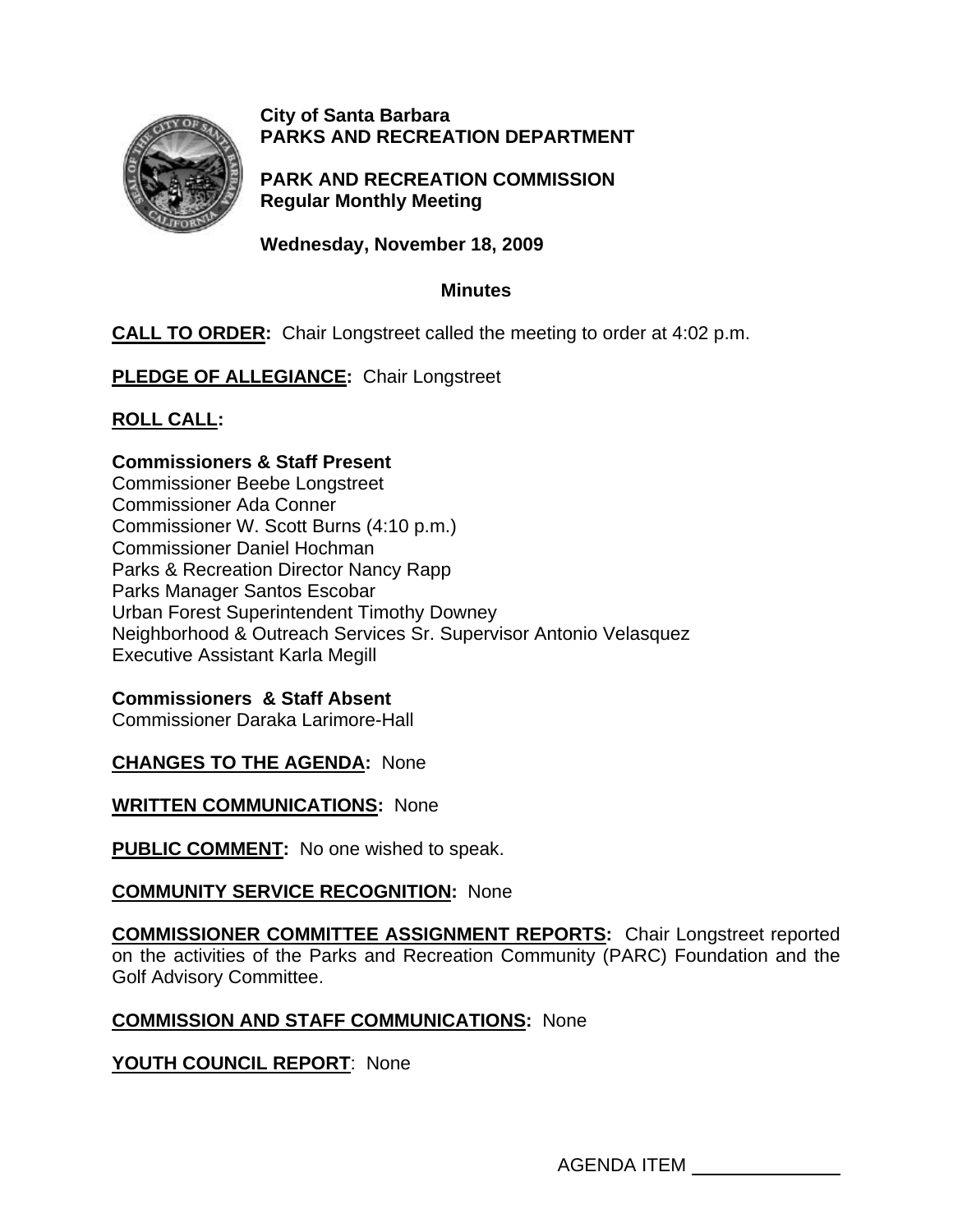# **CONSENT CALENDAR:**

1.Approval of Minutes - For Action

Recommendation: That the Commission waive the reading and approve the minutes of the regular meeting of October 28, 2009.

**Commissioner Daniel Hochman moved, seconded by Commissioner Ada Conner, and passed 3/0 to waive the reading and approve the minutes of the regular meeting of October 28, 2009.** 

#### **STREET TREE ADVISORY COMMITTEE ITEMS:**

2. Street Tree Advisory Committee Recommendations - For Action

Recommendation: That the Commission:

A. Approve the following Street Tree removal requests:

Speakers:

- Staff: Mr. Downey, Urban Forest Superintendent; Steven Foley, Supervising Transportation Planner
- Members of the Public: Mr. Ronald Hays, Applicant Item 2A(2); Jarrett Gorin, applicant Item 2B; Janet Reineck, Item 2D(2); and Steven Salvo, Item 2E

Documents:

- Staff Report
- Staff PowerPoint Presentation
	- 1. 922 State St. Ronald Hays Cercis occidentalis, Western Redbud

**Commissioner Ada Conner moved, seconded by Commissioner Beebe Longstreet, and passed 3/0 to concur with the Street Tree Advisory Committee and staff recommendation regarding item 2A(1) on the condition that the applicant replace the tree with a minimum 15 gallon single trunk Western Redbud tree.** 

After this vote was taken, by consensus, the Commission rescinded the previous action due to the need to recognize Mr. Robert Hays, applicant, who wished to speak to the item.

**Commissioner Ada Conner moved, seconded by Commissioner Beebe Longstreet, and passed 2/0 to concur with the Street Tree Advisory Committee and staff regarding item 2A(1) on the condition that the applicant replace the tree with a minimum 15-gallon single trunk Western Redbud tree.**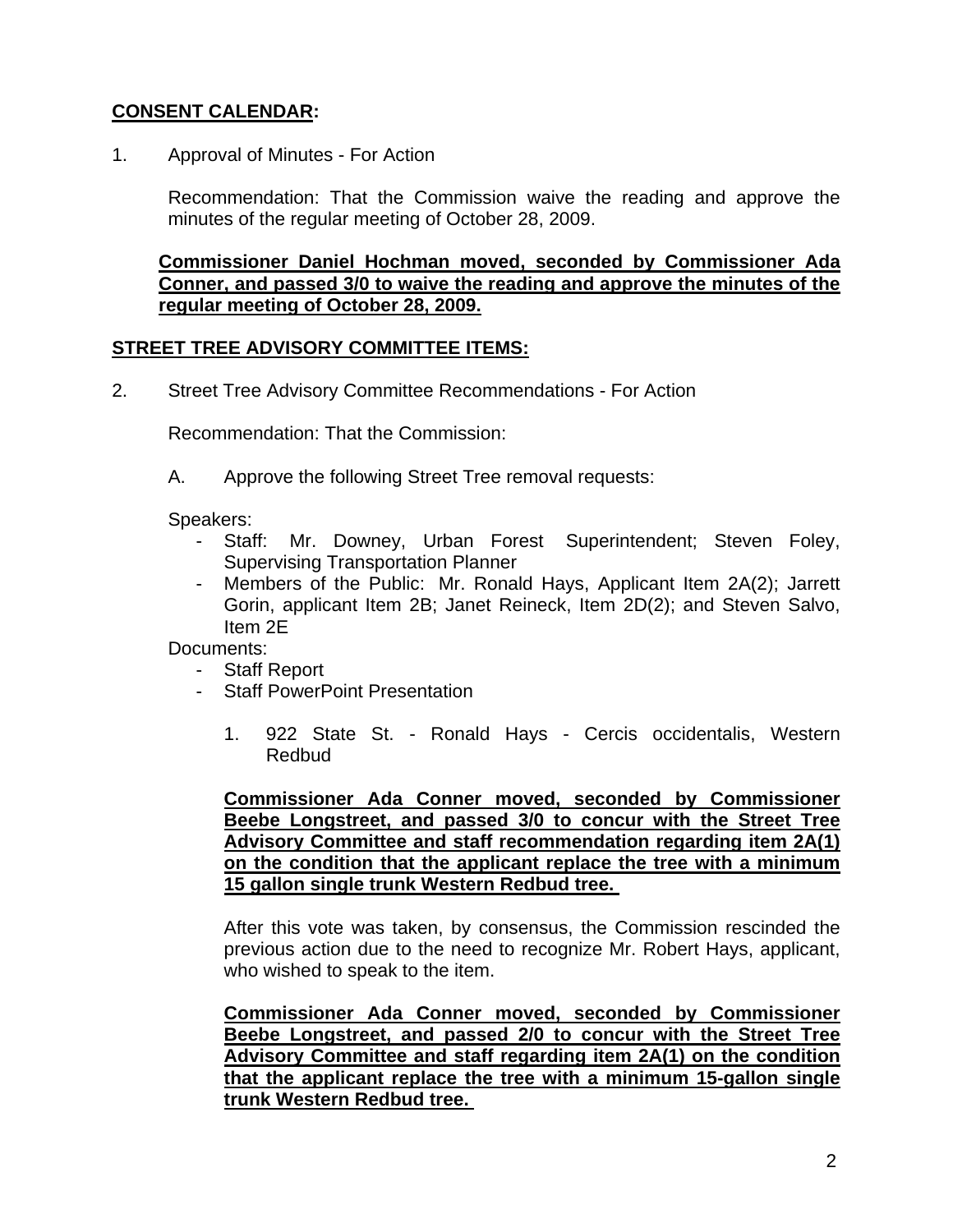## **Commissioners Hochman and Burns abstained.**

2. 421 N. Milpas St. - Darrell Becker - (1) Juniperus chinensis 'Torulosa', Hollywood Juniper, (1) Thuja orientalis, Oriental Arborvitae

**Commissioner Daniel Hochman moved, seconded by Commissioner W. Scott Burns, and passed 4/0 to approve the removal of the tree on the condition that the maximum available parkway be opened up; one street tree be planted adjacent to the property, and another tree be planted elsewhere in the near vicinity.** 

B.Deny the Street Tree removal request at 803 N. Milpas St. - Jarrett Gorin/Vanguard Planning LLC - (1) Podocarpus gracilior, Fern Pine, (1) Ficus microcarpa 'Nitida', Indian Laurel Fig

#### **Commissioner W. Scott Burns moved, seconded by Commissioner Daniel Hochman, and passed 4/0 to approve the street street removal request at 803 N. Milpas Street and go with the plan that was approved by the Planning Commission.**

Chair Longstreet requested that staff schedule a site visit to Milpas Street with a representative of the Transportation Circulation Committee and the new Commissioners after the first of the year.

C.Approve the relocation of the front yard setback tree at 3714 State St. - Michelle Velarde/Kellogg Associates, LLC - (2) Syagrus romanzoffianum, Queen Palms, (1) Washingtonia robusta, Mexican Fan Palm, (3) Phoenix roebelenii, Pygmy Date Palms

**Commissioner Daniel Hochman moved, seconded by Commissioner W. Scott Burns, and passed 4/0 to concur with the Street Tree Advisory Committee and staff to approve the relocation of the palm trees on the condition that they not be planted under the canopies of the 3 Jacaranda trees, and further that the applicant consider a building design change that will have less impact on the remaining setback Jacaranda tree canopies.** 

- D.Approve the following Front Yard Setback Tree removal requests:
	- 1.SW corner of Foothill and Cieneguitas Bob Cunningham/Arcadia Studios, Inc. - (11) various species

**Commissioner W. Scott Burns moved, seconded by Commissioner Ada Conner, and passed 4/0 to concur with the Street Tree Advisory Committee and staff recommendation regarding item 2D(1) allowing the removal and relocation, if possible, of the trees at the SW corner of Foothill and Cieneguitas.**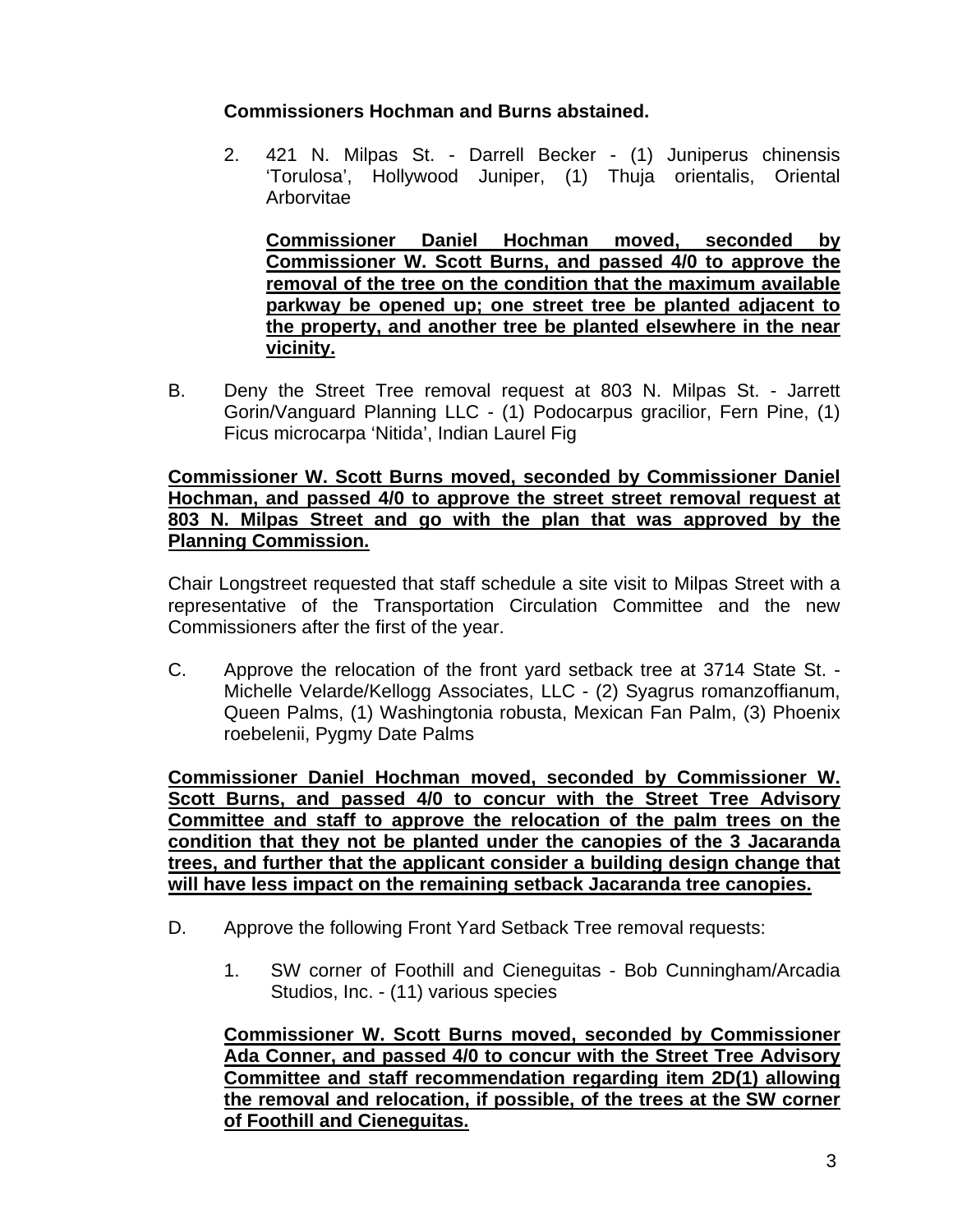2. 906 Nopal St. - Janet Reineck - Liquidambar styraciflua, American Sweetgum

**Commissioner Ada Conner moved, seconded by Commissioner W. Scott Burns, and passed 4/0 to concur with the Street Tree Advisory Committee and staff recommendation to approve the removal request on the condition that the applicant plant an approved street tree at their expense.** 

3.625 Calle Palo Colorado - Jamie D. Deardorff - Tipuana tipu, Tipu

**Commissioner Daniel Hochman moved, seconded by Commissioner W. Scott Burns, and passed 4/0 to concur with the Street Tree Advisory Committee and staff recommendation on the approval of the removal of the tree identified in item 2D(3).** 

E. Deny the Front Yard Setback Tree removal request at 321 E. Islay St. - Caroline Mairani - Pinus pinea, Italian Stone Pine

#### **Commissioner Daniel Hochman moved, seconded by Commissioner Ada Conner, and passed 4/0 to postpone this item at the applicant's request so the applicant can consult with an Arborist regarding root pruning.**

- F. Postpone final action on the following Front Yard Setback Tree removal requests:
	- 1. 412 Calle Alamo Edward Hawkes and John Hawkes Tipuana tipu, Tipu

### **Commissioner Daniel Hochman moved, seconded by Commissioner W. Scott Burns, and passed 4/0 to concur with the Street Tree Advisory Committee and staff recommendation regarding the postponement of item 2F(1).**

 2.163 La Jolla Dr. - Peter Becker/Architect - Pittosporum undulatum, Victorian Box

**Commissioner Ada Conner moved, seconded by Commissioner Daniel Hochman, and passed 4/0 to concur with the Street Tree Advisory Committee and staff recommendation regarding the postponement of item 2F(2) until a landscape plan can be provided.**

G. Deny the Street Tree Master Plan Species Designation Change on Reddick St. - Derrik Eichelberger - currently Lophostemon (Tristania) confertus, Brisbane Box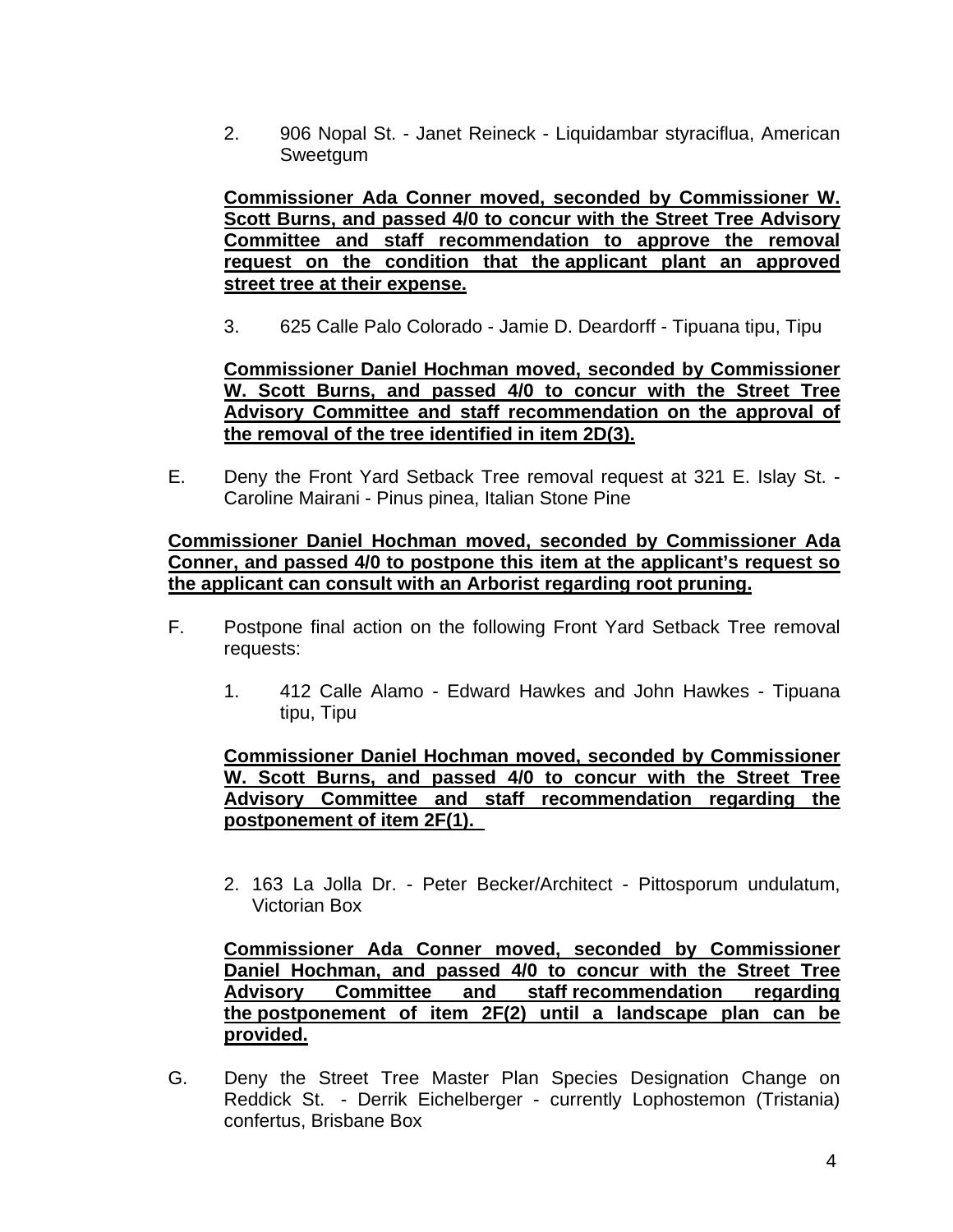### **Commissioner W. Scott Burns moved, seconded by Commissioner Ada Conner, and passed 4/0 to concur with the Street Tree Advisory Committee and staff and deny the Street Tree Master Plan Species Designation Change on Reddick Street.**

### **OLD BUSINESS:** None

#### **NEW BUSINESS:**

3. Proposed Policy Changes for Santa Barbara Golf Club Tournaments - For Action

Recommendation: That the Commission approves the changes to the Santa Barbara Golf Club Tournament Policies, which changes will be in effect on an interim basis through December 2010.

Speakers:

- Staff: Nancy Woods, Administrative Analyst

 - Members of the Public: Jeff Hewes, Golf Advisory Committee Chair Documents:

- Staff Report

**Commissioner Daniel Hochman moved, seconded by Commissioner Ada Conner, and passed 4/0 to give the Parks and Recreation Director the authority to establish and adjust policies and procedures as necessary related to the use of the Santa Barbara Golf Club for tournament play.** 

**Commissioner Daniel Hochman moved and seconded by Commissioner Ada Conner that the Commission not speak in terms of approval or rejection of any of the other recommendations, since the Director is now able to tweak tournament rules, the Director should make those decisions.**

Commissioner Burns questioned the need for the motion.

Commissioner Hochman withdrew the motion.

4.Cabrillo Ball Field Improvements - For Action

Recommendation: That the Commission receives an update on the problems at Cabrillo Ball Field and approves an application for Community Development Block Grant (CDBG) funds to install new fencing.

Speakers:

 - Staff: Santos Escobar, Parks Manager; Nancy L. Rapp, Parks & Recreation Director

Documents:

- Staff Report
- Staff PowerPoint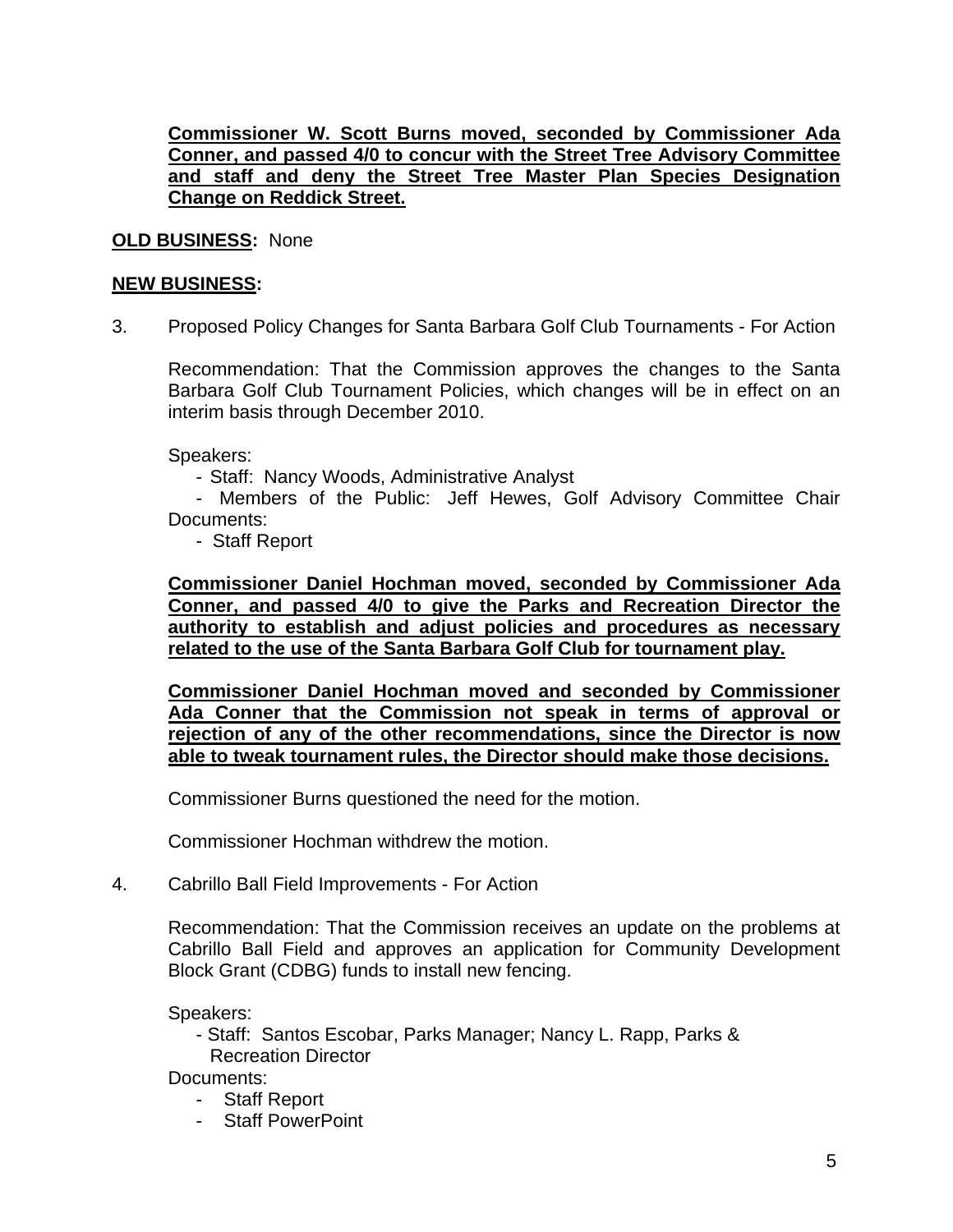Commissioner Hochman expressed concern as to whether the fence will accomplish the goal of security of the park.

Ms. Rapp said the level of effectiveness will not be known until the project is completed. She said that the area of the Pershing Baseball Field where loitering has taken place in the past has been fenced, and it has been effective.

Commissioner Hochman asked whether the monitor who opens the space for the user groups has the authority and/or ability to clear the area of people who are not the actual users at that time, and are they the appropriate people to be doing that. He asked whether in addition to looking for a grant, the Department is also trying to identifying funding to assist with the real issue, which is policing the area.

Ms. Rapp replied saying that when people who have permits for activities arrive at a park or facility, the expectation is that the area is clean, free of other people, and ready for them to use it. She said that is the role of the various park monitors, and when necessary, they are backed up by the Park Rangers. She said that the Police Department has been a partner, and if they know the Department has an activity starting at a certain time on a regular basis, a patrol does stop by to assist.

Chair Longstreet asked that staff provide a report on the effectiveness of the fence after it has been installed for several months.

**Commissioner Beebe Longstreet moved, seconded by Commissioner Ada Conner, and passed 4/0 to approve an application for Community Development Block Grant (CDBG) funds to install new fencing, move forward with the project, and look to evaluate it after installation for future use.** 

5. Combined Parks and Recreation Commission and Youth Member - For Action

Recommendation: That the Commission appoints two Commissioners to serve with two Youth Council representatives to determine the eligibility and term for the youth member of the Commission.

Speaker:

 - Staff: Nancy Rapp, Parks & Recreation Director Documents:

- Staff Report

The Commission appointed Commissioners Burns and Larimore-Hall to serve on the subcommittee with Commissioner Hochman as an alternate.